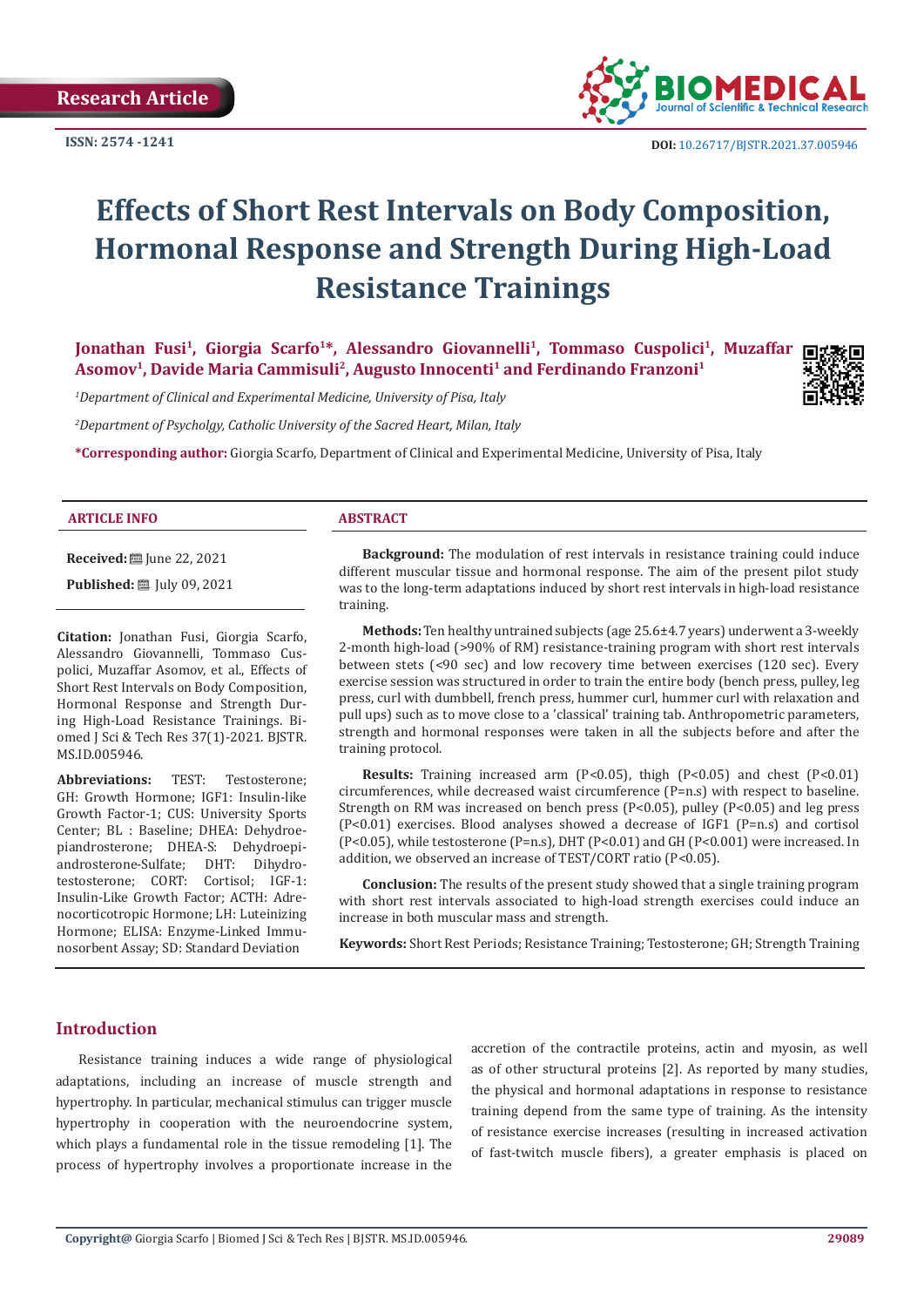mechanical stress [3], In contrast, high-volume programs (greater number of repetitions concomitant with the use of short rest intervals) elicit greater metabolic stress [2]. Among the different hormonal adaptations induced by physical exercise, Testosterone (TEST), Growth Hormone (GH) and Insulin-like Growth Factor-1 (IGF1) are the most studied hormones. The expression of these hormones is related to the intensity [4], rest interval and volume of the exercise [5]. The classic model of periodization, the systematic process based on the altering of one or more training program [6], is characterized by a high initial training volume and low intensity, and, with the progress of training, volume decrease and intensity gradually increase [2].

As concern rest periods, it was observed that exercise with long versus short rest periods (2-5min vs 30-40s) induce a greater strength increase [7]. In contrast, according to other studies, low intensity, high volume and moderate rest periods (2-3min) training program have been demonstrated to induce an increase of hypertrophy [8,9]. However, a few methodological limitations, including program design and hypertrophy assessment, raise several questions concerning the efficacy of each training program. Moreover, the hormonal response associated with these training programs, remain unclear. The aim of the present pilot study was to investigate the effects of a specific resistance training program with short rest periods on the physiological adaptations of muscle strength and hypertrophy.

# **Methods**

#### **Experimental Design**

Prior to the onset of the study, the participants were required to complete a 2-weeks base training program. Assessment of body circumferences (arm, thigh, chest and waist), anthropometric parameter (weight, high, BMI), and strength were measured preand post-training. Subsequently, participants completed 8-week (3 session of workout a week) of two training resistance period: 6 weeks with a hypertrophy and strength exercise program and the last 2 weeks with 3 sessions of only strength exercise program to avoid phenomena of adaptation. The participants attended University Sports Center (CUS) of Pisa, under the direct supervision of certified strength and conditioning specialists. Blood samples were collected on day 1 of week 3 (the first week of training after the base training period) and week 10.

# **Participants**

Ten healthy men (age 25.6±4.7 years, weight 82±11.2 kg; height 176.4±14.2 cm) with sedentary lifestyle agreed to participate in this study. Following an explanation of all procedures, risks, and benefits, each participant provided his informed consent to participate in the study. The investigation was approved by the ethics committee

of "Area Vasta Nord Ovest" for clinical experimentation (CEAVNO) of the University of Pisa, and all participants signed a written consensus for the study. All participants were free of any physical limitations (determined by medical history questionnaire) and had not been previously participating in resistance training for at least 2 years. Participants were instructed to maintain their normal eating habits throughout the course of the study. Kilocaloric and macronutrient intake were monitored via weekly food diaries.

#### **Preparatory Phase of Training**

The participants completed a 2 weeks of a base resistance training protocol. This time was necessary to familiarize participants with all the exercises. This phase encompassed a total of six workouts: three workouts (Monday, Wednesday, and Friday) during the first week and three workouts (Monday, Wednesday, and Friday) during the second week. The purpose of the preparatory training program was to instruct proper lifting technique, familiarize participants with all exercises, and ensure the participants initiated the study with a comparable training base. During this phase, the exercises, and their order, volume (8-10 reps x 60% of RM) and rest periods (150sec) were identical for all the participants.

#### **Strength Testing**

Strength in the bench press, pulley and leg press was assessed pre- and post-training. A general warm up consisting of riding a cycle ergometer and abs exercise such as bicycle crunch and traditional crunch for 5 min. Subsequently, the general warm up was followed by specific warm up for 10 smith machine, 10 leg press and 10 pulley with 20% of RM each other. The determination of one repetition maximum (1RM) was executed as described by Mangine et al.10. 1RM was estimated for the other exercise: curl with dumbbell, french press (dumbbell), hummer curl, hummer curl with relaxation, pull-ups pre- and post-training.

#### **Resistance Training Intervention**

Participants reported to the Pisa University Sports Centre (CUS) three times per week (M/W/F) to complete their first assigned training program. Briefly, the first training program was structured to increase strength and hypertrophy. Number of series and repetitions change for each exercise, but the basic concept that linked the structure of the training program is that every repetition must be carried out as if it were the last, bringing muscle exhaustion. This was achieved by working with a weight that induced this condition. The participants performed at 87-100% of 1RM. The second training program was structured to increase strength. On Monday and Friday, participants performed pyramidal system to rise and fall for smith machine, leg press and pulley, starting from 92% until 100% of 1RM. On Wednesday, participants performed 3x1 at 100% of 1RM about smith machine, leg press and pulley plus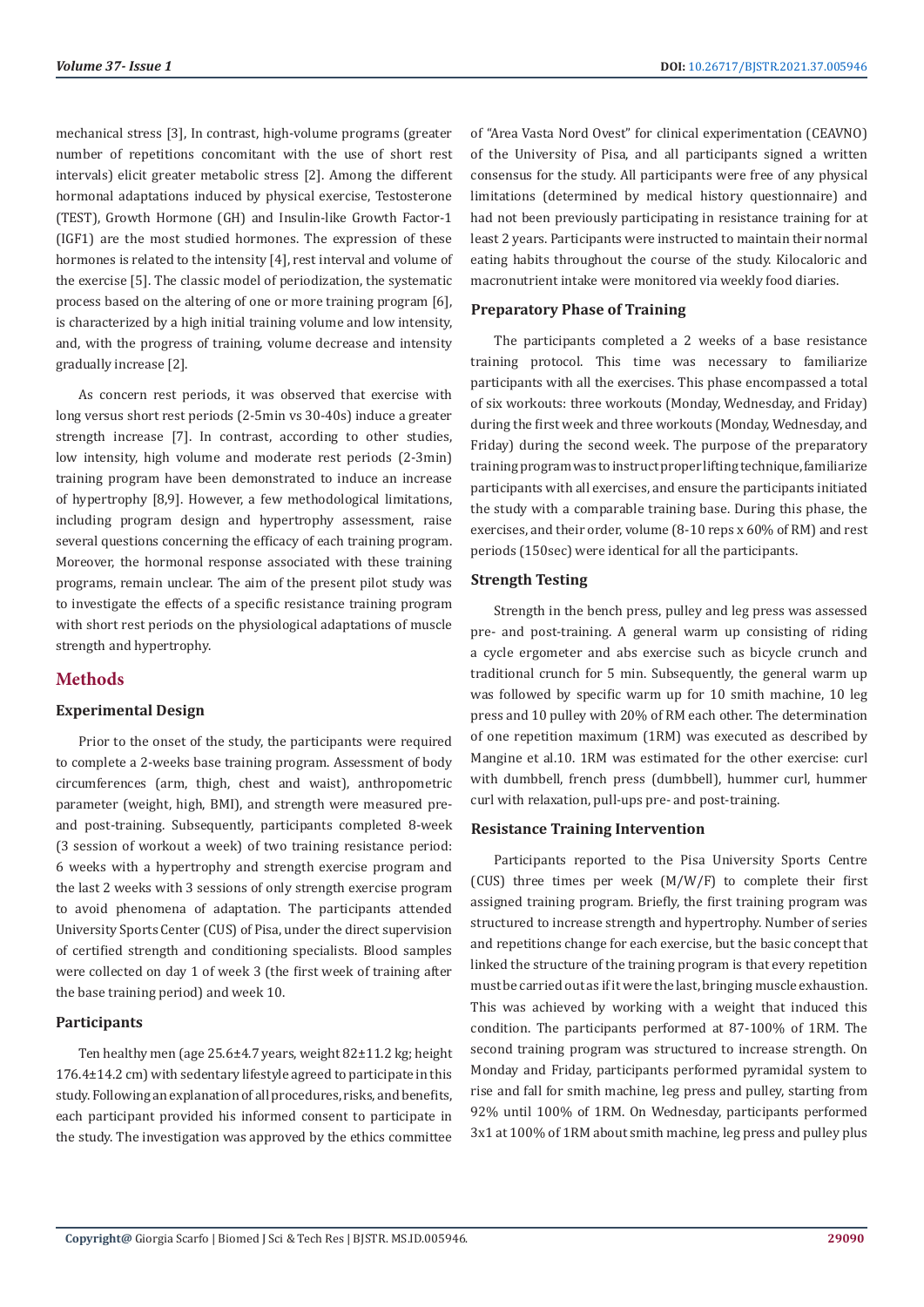1xmax with 50% of RM and with a weight that allows the execution of 3 series to 6 reps for triceps and hummer curl. The gradual increase in weight for every exercise was calculated in order to obtain the muscular exhaustion before the completion of reps. The weight of exercise was increased in every training session. Training intensity was determined from 1RM testing (smith machine, leg press and pulley) and estimated 1RM (all other exercises) [10]. For each training program, the rest period between each series was 90 s, while the rest period between each exercise was 2min. Only in the step between upper and lower body recovery, rest period was 5 min. Both training programs had an average duration of 70±25 min.

### **Blood Sampling**

Blood samples were obtained at two time points: baseline (BL) (after the two weeks of preparatory phase) and at the end of the resistance training intervention (E). Each blood samples were obtained on Monday. Participants were examined at 07:45AM in a quiet, air-conditioned room with temperature maintained at 22-24 °C. After introduction of an indwelling cannula (Abbocath 20G) into the left antecubital vein, the subjects were allowed to rest in a supine position for a 15min equilibration period. All blood samples were collected into two Vacutainer® tubes, one containing no anticlotting agent (6mL) and the second containing EDTA (6mL). A small aliquot of whole blood was removed and used for determination of hematocrit and hemoglobin concentrations and routine parameters such as HDL, LDL, and total cholesterol, triglycerides and glucose. The blood in the first tube was allowed to clot at room temperature for 30min and subsequently centrifuged at 3000g for 15 min along with the remaining whole blood from the second tube. The resulting plasma and serum were placed into separate microcentrifuge tubes and frozen at −80 °C for later analysis.

#### **Biochemical Analysis**

Circulating concentrations of testosterone (TEST), dehydroepiandrosterone (DHEA), dehydroepiandrosterone-sulfate (DHEA-S), dihydrotestosterone (DHT), cortisol (CORT), insulin-like growth factor (IGF-1), growth hormone (GH), adrenocorticotropic hormone (ACTH), and Luteinizing hormone (LH) were assessed via enzyme-linked immunosorbent assay (ELISA) and a spectrophotometer using commercially available kits. To eliminate the inter assay variance, all samples for each assay were thawed once and analyzed in duplicate in the same assay run by a single technician.

#### **Statistical Analysis**

The values are expressed as mean ± standard deviation (SD).

The normality of distribution of the data was examined with the Kolmogorov-Smirnov test. To examine differences in the endocrine response to exercise from WK3 to WK10, a repeated measure analysis of variances (ANOVA) was calculated for each parameter. Bonferroni post-hoc tests were used when the interaction was significant. Quantitative chances of higher or lower differences were evaluated qualitatively as follows: <1%, almost certainly not; 1−5%, very unlikely; 5−25%, unlikely; 25−75%, possible; 75−95%, likely; 95−99%, very likely; >99%, almost certain. If the chances of having higher or lower values than the smallest worthwhile difference were both >5%, the true difference was assessed as unclear. Pearson's correlation coefficients were calculated to establish the respective relationships between the changes of all measured variables. The analyses were conducted using the software Prism 4.0 (GraphPad Software Inc., San Diego, CA, USA). Statistical significance was established at the P < 0.05 level.

# **Results**

#### **Anthropometric and Morphological Changes**

After the anthropometric evaluation, the subjects' BMI did not significantly differ before and after training program (Figure 1). Arm (29.01±1.67 vs 31.12±1.16cm, p<0.05), thigh (53.25±2.11 vs 55.08±2.01cm, p<0.05) and chest (93.01±2.85 vs 98.11±3.31cm, p<0.01) circumferences were significantly increased after the training program (Figure 2). In contrast, the waist circumference was decreased (78.51±3.30 vs 77.86±2.44cm, p=n.s, Figure 2). An increase of free mass (83.64±3.86 vs 85.33±2.67%; p<0.05), with a decrease of free fat mass (17.36±3.96 vs 14.67±3.67 %; p<0.05;) and an increase of Total Area on upper (TAA 58.09±4.30 vs 66.12±5.50; P<0.01) and lower (TLA 177.06±29.92 vs 195.49±19.70; P<0.01) body were observed after training program. In particular, an increase of the muscular area was observed at the end of training program in the upper (AMA 49.60±2.73 vs 57.89±3.97; P<0.01) and lower (LMA 153.56±25.14 vs 172.56±16.18; P<0.01) body part. In contrast, a decrease of the fat area was evidenced at the end of training program on upper (AFA 8.49±1.58 vs 8.24±1.54; P=n.s) and lower (LFA 23.51±4.79 vs 22.92±3.51; P=n.s) body part. As concern strength parameters, the 1RM of every exercise was increased after protocol intervention, particularly with the use of smith machine, pulley and leg press, which produced an increase versus pre-training of 48.95% (P<0.05), 37.43% (p<0.05) and 88.73% (p<0.01), respectively (Figure 3). Finally, regarding the hummer with relaxation exercise, we observed a significant increase of total work (198±18 vs 264±16.97; P<0.05).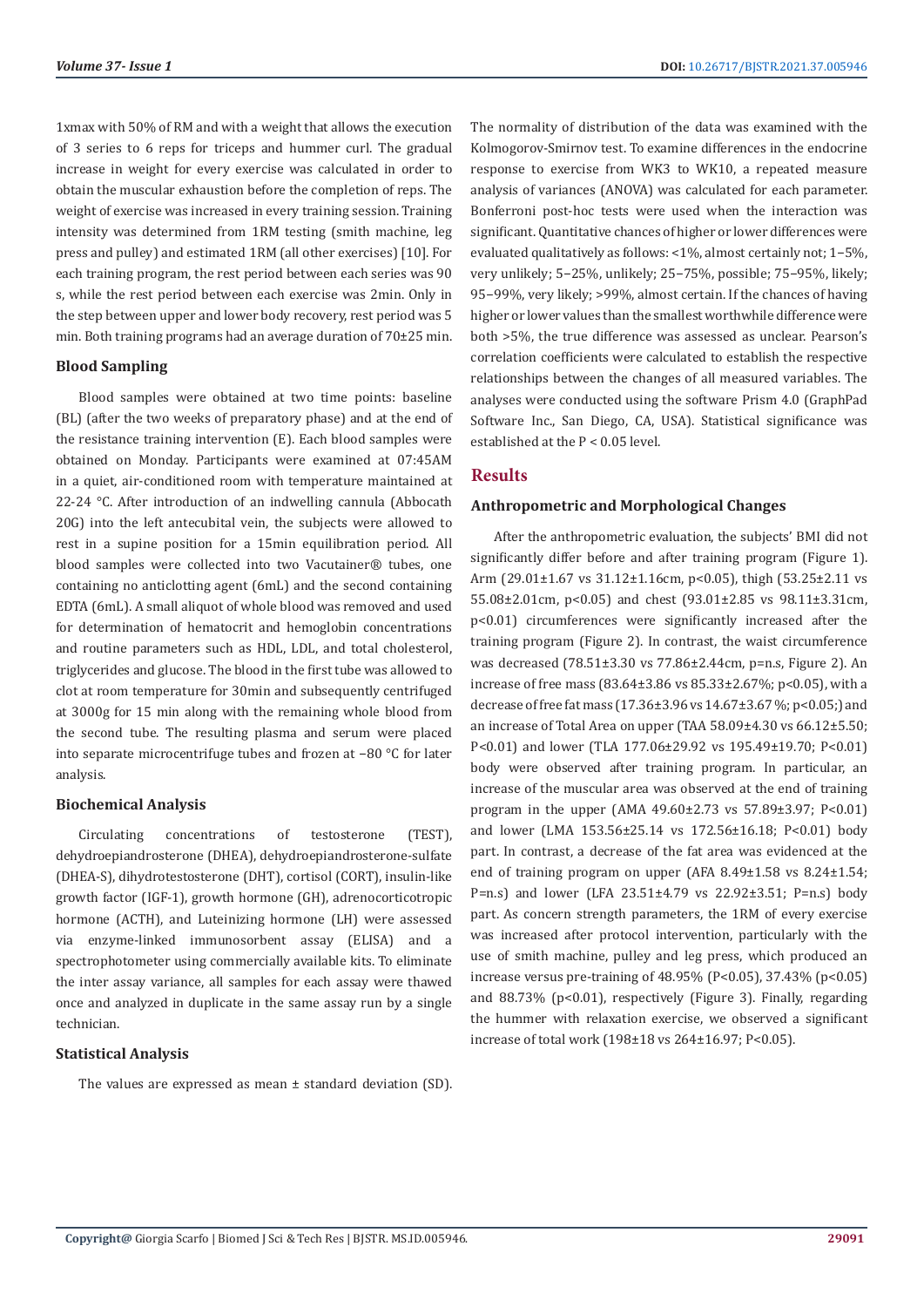





**Figure 2:** Subjects' muscle size (cm) before and after training program. Ten men between the ages of 21 and 33 with sedentary lifestyle underwent resistance training for at least 2 years described in the Methods section. At the end, the anthropometric evaluations were made. The data are expressed as circumference (cm) of R arm, R thigh, waist and chest size before and after training. These data represent the men ± SEM of pre- and post-training program. P<\*\*0,01 vs pre-training program.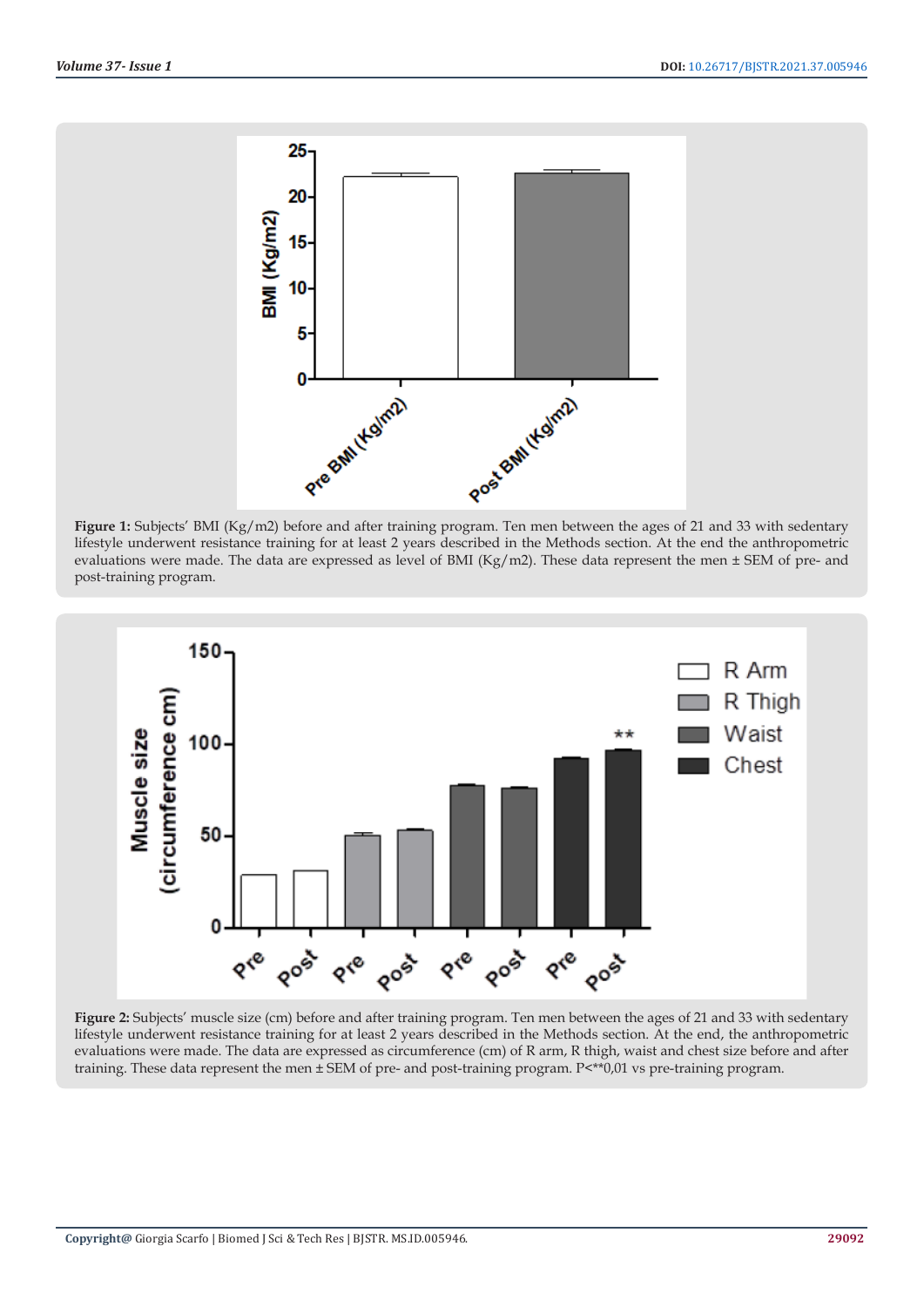

**Figure 3:** Strength parameters (Kg) before and after training program. Ten men between the ages of 21 and 33 with sedentary lifestyle underwent resistance training for at least 2 years described in the Methods section. At the end, the strength parameters evaluations were made. The data are expressed as Kg of bench, leg press and pulley before and after training. These data represent the men ± SEM of pre- and post-training program. \*\*P<0.01, \*\*\*P<0.001 vs pre-training program.



# **Biochemical and Hormonal Parameters**

**Figure 4:** Blood parameters (mg/dl) before and after training program. Ten men between the ages of 21 and 33 with sedentary lifestyle underwent resistance training for at least 2 years described in the Methods section. At the end, the blood parameters evaluations were made.

a) The data are expressed as mg/dl of glucose, total-cholesterol, HDL, LDL, triglycerides

b) and insulin μU/ml before and after training.

These data represent the men ± SEM of pre- and post-training program. \*P<0.05 vs pre-training program.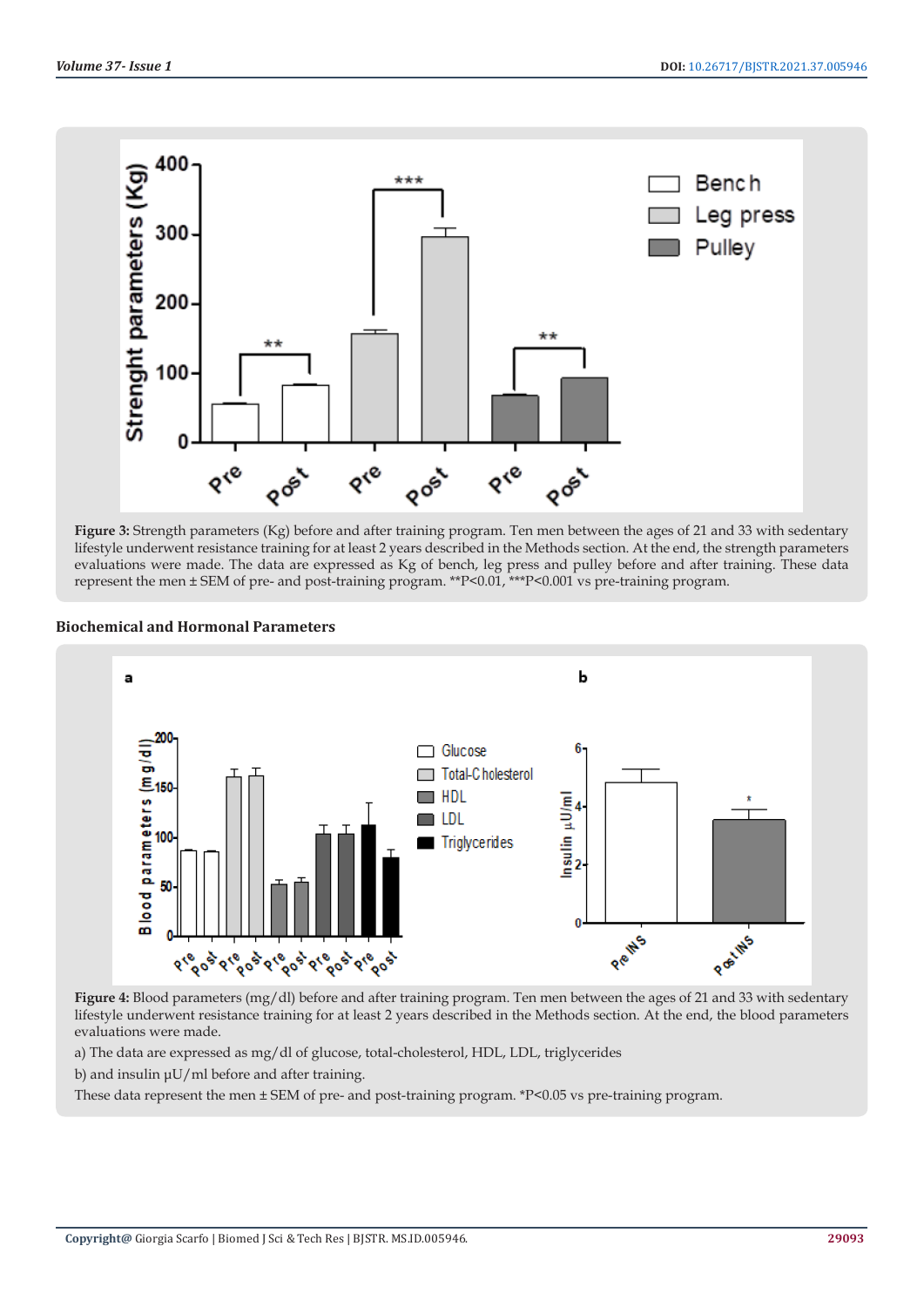Blood parameters in response to training, during W3 and W10 are shown in Figure 4. As concern the lipid profile, the training program produced an increase of total cholesterol (145.21±18.43 vs 147.62±22.56mg/dL; P=n.s; Figure 4a), with an increase of HDL (53.21±10.04 vs 55.42±11.39mg/dL; P=n.s.; Figure 4a) and a decrease of LDL (89.62±17.11 vs 85.21±21.05mg/dL; P<0.05; Figure 4a). The Total Cholesterol-HDL ratio was diminished significantly at the end of the training protocol (2.83±0.63 vs 2.76±0.60; P=n.s); this decrease was observed even in the LDL-HDL ratio (1.76±0.51 vs 1.61±0.50; P<0.05). In addition, there was a decrease in the level of triglycerides (70.51±20.16 vs 60.75± 6.79; P<0.001; Figure 4a). Finally, a decrease of glucose (85.4±5.57 vs 84.8±5.19 mg/ dL; P=n.s.; Figure 4a) and insulin  $(5.29 \pm 1.96$  vs  $3.73 \pm 1.57 \mu U$ mL; P<0.01; Figure 4b) was evidenced after the training program. Regarding hormonal parameters (Figure 5), TEST level was increased at W10 (+1.13% P=n.s. ; Figure 5a), as well as DHT (+18.78% P<0.01; Figure 5b) and GH (+52.88% P<0.001; Figure 5c). CORT (-7.95%P<0.05; Figure 5d), IGF1 (-3.23%P<0.05; Figure 5e), DHEA (-10.67%P<0.01; Figure 5f), DHEA-S (-2.68%; P=n.s; Figure 5g), LH (-5.90%P<0.05; Figure 5h), ACTH (-5.58%P<0.05; Figure 5i) were decreased at the end of the training program. In addition, as a direct result, we observed an increase of TEST/CORT ratio (+3% P<0.05). This result is in line with the anabolic effect induced by the resistance training and confirmed by the increase of free fat mass.

# **Discussion**

Two features are remarkable in our protocol:

1) The recovery time used during training sessions (90 seconds);

2) The onset of an anabolic condition.

Considering them, there was not only a great strength and hypertrophy rise, but also an important metabolic and hormonal adjustment. According to literature data, many resistance training protocols have been already demonstrated to increase strength and hypertrophy, but they differ as far as concerned the recovery time used [11-14]. For example, in terms of chronic adaptations, De Salles, et al. [15] suggested that 3-5 minute rest periods between sets can produce greater increases in absolute strength. Also Schoenfeld et al. (2016) argued that a longer inter-set rest period could better enhance muscle Strength and hypertrophy [16]. The other remarkable feature of our protocol is the significant fat free mass increase after only 8-week training: in fact, the increase of armchest-thigh circumferences and the waist circumference decrease are usually observed in aerobic trainings programs or in longer resistance training ones [17]. It has also to be noticed that, in our study, participants performed a high-load/ low volume workouts as against other protocols that suggested exactly the opposite in order to obtain a protein accretion. For example, Burd et al. (2010) argued

that low load/high volume resistance training is more effective in increasing muscle protein synthesis [18]. In the same way, other studies have demonstrated that the low load resistance, performed to muscular failure, induced a similar myofibrillar accretion [19]. From a metabolic point of view, the lipid profile improvement is huge, considering our 8-week high -load intensity training (87- 100% of 1RM) : some studies even suggest that resistance training doesn't affect the lipid profile [20,21], while other authors argue that only low/moderate intensity resistance training can modulate LDL, triglycerides and HDL in a positive way [22].

Both the marked enhancement in muscle strength and the better lipid profile could result from the anabolic adaptations that happened in the present study (TEST-DHT-GH increase / IGF1-ACTH-DHEA-CORT decrease): in particular, testosterone administration is known to reduce insulin resistance, total cholesterol, LDL cholesterol and triglycerides and improve anthropometric parameters [23]. As far as muscle strength concerned, any increase can be explained by the TEST/CORT ratio increase. The TC ratio may indicate the anabolic/catabolic environment of an organism due to their roles in protein synthesis and protein degradation, respectively [24]. Other resistance training protocols, indeed, have shown a decrease of TEST levels caused by an increase of Androgenic Receptors on muscle cell membranes that recruit TEST to enhance strength [25]. This difference about TEST level is probably due to the different exercise training program we used. Regarding the rest period influence on hormonal parameters, Scudese et al. (2016) stated that although both short and long rest periods enhance acute testosterone values, the longer rest promotes a long-lasting elevation for TEST [26]. In this case, the authors evaluated hormonal parameters after 30min maximum. In contrast, we measured them after 2 days, in order to observe the long-term adaptation. The anabolic condition achieved in our study is also confirmed by the DHT rise and the DHEA-s decrease. Dyhidrotestosterone, a free TEST intermediate synthetized by 5α-reductase is the most active TEST metabolite thanks to a higher receptor activity and a lower dissociation rate compared to TEST. It has been showed that 12 weeks of resistance training significantly restored, in older man, free testosterone, and DHT to levels seen in young subjects [27].

DHEA-S, instead, is a TEST precursor [28] and so its decrease correlates with increased TEST levels. Conflicting data concerning DHEA response after exercise have been reported: studies reported its increase after resistance exercise [29] or any change after training [30]. On the other hand, Riechman et al. (2004) observed a small DHEA concentration decreased after 10 -week resistance training in men and women [31]. In all these studies, the evaluation has been conducted in acute, while we performed the analysis after 48 hours. In addition, these authors have used training protocols with different load, intensity and rest periods making difficult the comparison among them. In our protocol, the anabolic process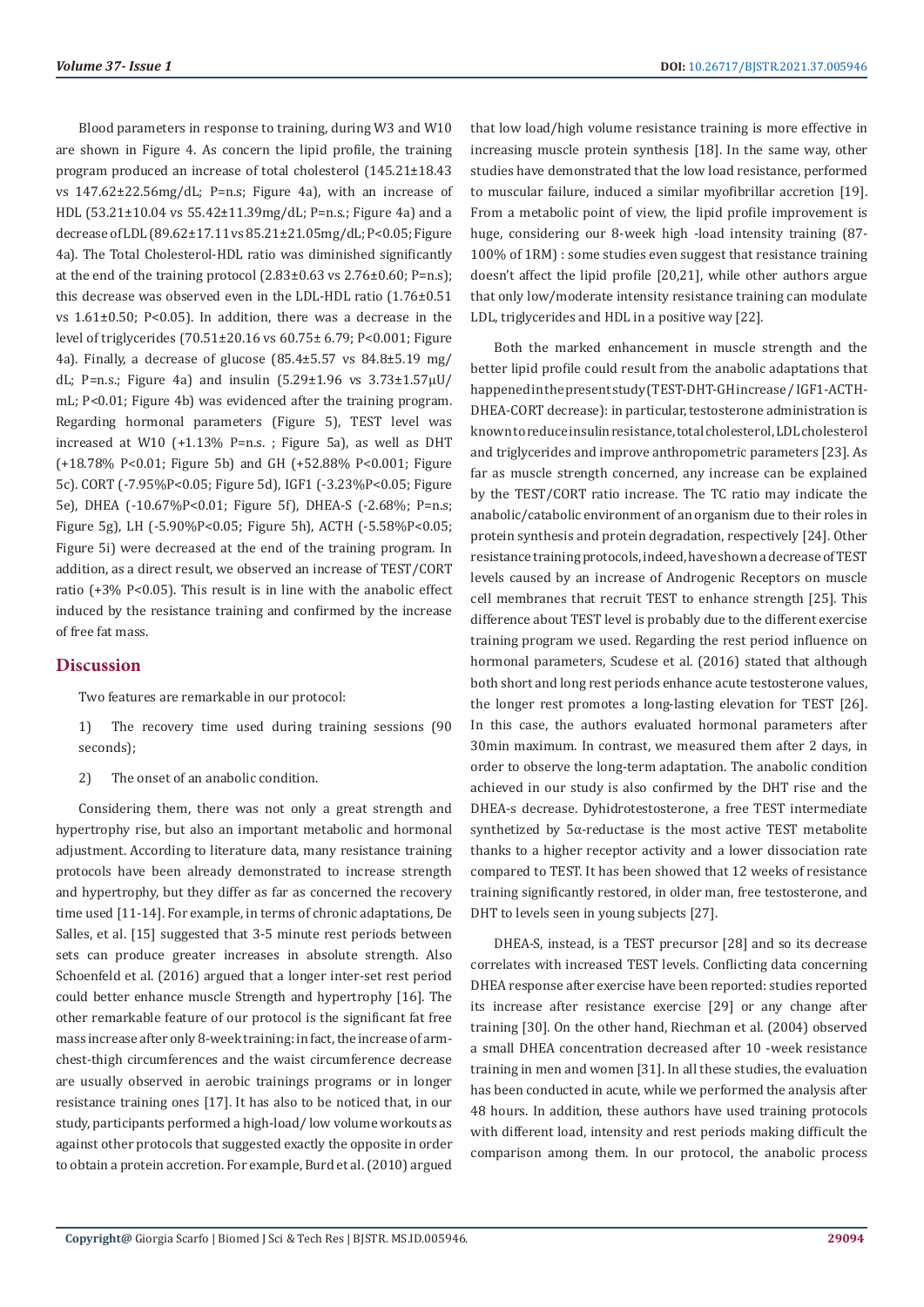activation is also supported by the evaluation of serum GH. It is a metabolic stressor related to body growth, hypertrophy and regulation of metabolism and its release seems to be dependent to rest intervals between sets [32]. Bottaro et al. (2009) observed that GH increases more significantly with short rest intervals (30s) than long-rest ones (60 or 120s) [33]. Similar results were obtained by Fink, et al. [34]. Even if we used similar short-rest intervals (90s), unlike them, who used low loads, our participants performed a high-load (87<>100%) with short rest period and medium repetitions. Moreover, the GH-hypertrophy effect is regulated by IGF1, but it has been shown that its local expression in skeletal muscle appears to act independently of any change in serum GH or IGF-1 [35]. Therefore, free fat mass increase and hypertrophy could be related to a local IGF-1 increase, since we did not observe a significant serum IGF-1 change.

In our hands, no significant changes in LH serum level. LH stimulates intratesticular TEST secretion [36] but its response to physical activity has been rarely investigated. Consistent with our data, Taipale et al. (2017) have observed no alteration of serum LH after resistance training even though they used lower loads than ours [37]. Of note, both cortisol and ACTH serum levels decreased in our study, therefore favouring the TEST/CORT ratio enhancement. This is a significant result considering the fact that cortisol is usually involved in the inflammatory response to exercise becoming an important parameter of the overtraining syndrome [38]. In this sense, Izquierdo et al. (2009) showed how cortisol level can increase after resistance trainings with a consequent high release of pro-inflammatory cytokines [39]. Probably, in our protocol, cortisol reduction depends on our high load/low volume training program: in fact, its greatest acute elevation has been demonstrated to occur in different protocols from our workouts, such as medium -load, high-volume protocols, usually preferred by body builders [40].

# **Conclusion**

The aim of our study was to investigate the effects of 8 weeks of resistance protocol based on high load (over 87%RM), medium repetition, short rest periods between sets (90s) and short rest periods between exercises on physiological point of view. Overall, we observed a significant increase of strength, related to significant increase of DHT and a trend of increase of testosterone, the major responsible to strength increase. In addition, we observed an increase of free fat mass related to increase of GH and the ratio of testosterone cortisol. As concern the lipid profile, a decrease of cardiovascular risk factors typical of aerobic exercise were observed. All these adaptations could be related to the use of short rest periods with high load, which induce a not completely recovery as concern muscular (i.e. lactide acid restore) and heart rate. Herein, we showed that a high load with short rest periods could induce typical adaptations of strength and hypertrophy training, as

well as some typical adaptations of aerobic workouts. All authors have read and agreed to the final version of the manuscript.

# **Conflict of Interest**

The authors declare that the research was conducted in the absence of any commercial or financial relationships that could be construed as a potential conflict of interest.

# **References**

- 1. [Kraemer WJ, Ratamess NA \(2005\) Hormonal responses and adaptations](https://pubmed.ncbi.nlm.nih.gov/15831061/) [to resistance exercise and training. Sports Med 35\(4\): 339-361.](https://pubmed.ncbi.nlm.nih.gov/15831061/)
- 2. [Kraemer WJ, Adams K, Cafarelli E, Dudley GA, Dooly C, et al. \(2002\)](https://pubmed.ncbi.nlm.nih.gov/11828249/) [American College of Sports Medicine position stand. Progression models](https://pubmed.ncbi.nlm.nih.gov/11828249/) [in resistance training for healthy adults. Med Sci Sports Exerc 34\(2\):](https://pubmed.ncbi.nlm.nih.gov/11828249/) [364-380.](https://pubmed.ncbi.nlm.nih.gov/11828249/)
- 3. [Henneman E, Somjen G, Carpenter DO \(1965\) Functional significance of](https://pubmed.ncbi.nlm.nih.gov/14328454/) [cell size in spinal motoneurons. J Neurophysiol 28: 560-580.](https://pubmed.ncbi.nlm.nih.gov/14328454/)
- 4. [Kraemer WJ, Marchitelli L, Gordon SE, Harman E, Dziados JE, et al.](file:///F:/Journals/BJSTR.MS.ID.005946-SI/BJSTR-DRG-21-RA-218_SI_W/BJSTR-DRG-21-RA-218_SI_W/4.%09Kraemer%20WJ,%20Marchitelli%20L,%20Gordon%20SE,%20Harman%20E,%20Dziados%20JE,%20et%20al.%20(1990)%20Hormonal%20and%20growth%20factor%20responses%20to%20heavy%20resistance%20exercise%20protocols.%20J%20Appl%20Physiol%20(1985).%2069(4):%201442-1450.) [\(1990\) Hormonal and growth factor responses to heavy resistance](file:///F:/Journals/BJSTR.MS.ID.005946-SI/BJSTR-DRG-21-RA-218_SI_W/BJSTR-DRG-21-RA-218_SI_W/4.%09Kraemer%20WJ,%20Marchitelli%20L,%20Gordon%20SE,%20Harman%20E,%20Dziados%20JE,%20et%20al.%20(1990)%20Hormonal%20and%20growth%20factor%20responses%20to%20heavy%20resistance%20exercise%20protocols.%20J%20Appl%20Physiol%20(1985).%2069(4):%201442-1450.) [exercise protocols. J Appl Physiol 69\(4\): 1442-1450.](file:///F:/Journals/BJSTR.MS.ID.005946-SI/BJSTR-DRG-21-RA-218_SI_W/BJSTR-DRG-21-RA-218_SI_W/4.%09Kraemer%20WJ,%20Marchitelli%20L,%20Gordon%20SE,%20Harman%20E,%20Dziados%20JE,%20et%20al.%20(1990)%20Hormonal%20and%20growth%20factor%20responses%20to%20heavy%20resistance%20exercise%20protocols.%20J%20Appl%20Physiol%20(1985).%2069(4):%201442-1450.)
- 5. [West DW, Kujbida GW, Moore DR, Atherton P, Burd NA, et al. \(2009\)](https://pubmed.ncbi.nlm.nih.gov/19736298/) [Resistance exercise-induced increases in putative anabolic hormones](https://pubmed.ncbi.nlm.nih.gov/19736298/) [do not enhance muscle protein synthesis or intracellular signalling in](https://pubmed.ncbi.nlm.nih.gov/19736298/) [young men. J Physiol 587\(21\): 5239-5247.](https://pubmed.ncbi.nlm.nih.gov/19736298/)
- 6. [Stone MH, Potteiger JA, Pierce KC, Proulx CM, O Bryant HS, et al. \(2000\)](https://paulogentil.com/pdf/S5.pdf) [Comparison of the effects of three different weight-training programs on](https://paulogentil.com/pdf/S5.pdf) [the one repetition maximum squat. J strengh Cond Res14\(3\): 332-327.](https://paulogentil.com/pdf/S5.pdf)
- 7. [Ahtiainen JP, Pakarinen A, Alen M, Kraemer WJ, Häkkinen KJ \(2005\)](https://pubmed.ncbi.nlm.nih.gov/16095405/) [Short vs. long rest period between the sets in hypertrophic resistance](https://pubmed.ncbi.nlm.nih.gov/16095405/) [training: influence on muscle strength, size, and hormonal adaptations](https://pubmed.ncbi.nlm.nih.gov/16095405/) [in trained men. Strength Cond Res 19\(3\): 572-582.](https://pubmed.ncbi.nlm.nih.gov/16095405/)
- 8. [Cormie P, McCaulley GO, Triplett NT, McBride JM \(2007\) Optimal loading](https://pubmed.ncbi.nlm.nih.gov/17277599/) [for maximal power output during lower-body resistance exercises. Med](https://pubmed.ncbi.nlm.nih.gov/17277599/) [Sci Sports Exerc 39\(2\): 340-349.](https://pubmed.ncbi.nlm.nih.gov/17277599/)
- 9. [Linnamo V, Pakarinen A, Komi PV, Kraemer WJ, Häkkinen K \(2005\) Acute](https://pubmed.ncbi.nlm.nih.gov/16095404/) [hormonal responses to submaximal and maximal heavy resistance and](https://pubmed.ncbi.nlm.nih.gov/16095404/) [explosive exercises in men and women. J Strength Cond Res 19\(3\): 566-](https://pubmed.ncbi.nlm.nih.gov/16095404/) [5671.](https://pubmed.ncbi.nlm.nih.gov/16095404/)
- 10. [Mangine GT, Hoffman JR, Gonzalez AM, Townsend JR, Wells AJ, et al.](https://pubmed.ncbi.nlm.nih.gov/26272733/) [\(2015\) The effect of training volume and intensity on improvements in](https://pubmed.ncbi.nlm.nih.gov/26272733/) [muscular strength and size in resistance-trained men. Physiol Rep 3\(8\):](https://pubmed.ncbi.nlm.nih.gov/26272733/) [e12472.](https://pubmed.ncbi.nlm.nih.gov/26272733/)
- 11. [Crewther B, Keogh J, Cronin J, Cook C \(2006\) Possible stimuli for](https://pubmed.ncbi.nlm.nih.gov/16526834/) [strength and power adaptation: acute hormonal responses. Sports Med](https://pubmed.ncbi.nlm.nih.gov/16526834/) [36\(3\): 215-238.](https://pubmed.ncbi.nlm.nih.gov/16526834/)
- 12. [Willardson JM \(2006\) A brief review: Factors affecting the length of](https://pubmed.ncbi.nlm.nih.gov/17194236/) [the rest interval between resistance exercise sets. J Strength Cond Res](https://pubmed.ncbi.nlm.nih.gov/17194236/) [20\(4\): 978-984.](https://pubmed.ncbi.nlm.nih.gov/17194236/)
- 13. [Cormie P, McCaulley GO, McBride JM \(2007\) Power versus strength](https://pubmed.ncbi.nlm.nih.gov/17545891/)[power jump squat training: Influence on the load-power relationship.](https://pubmed.ncbi.nlm.nih.gov/17545891/) [Med Sci Sports Exerc 39\(6\): 996-1003.](https://pubmed.ncbi.nlm.nih.gov/17545891/)
- 14. [Linnamo V, Pakarinen A, Komi P V, Kraemer WJ, Häkkinen K \(2005\) Acute](https://pubmed.ncbi.nlm.nih.gov/16095404/) [hormonal responses to submaximal and maximal heavy resistance and](https://pubmed.ncbi.nlm.nih.gov/16095404/) [explosive exercises in men and women. J Strength Cond Res 19\(3\): 566-](https://pubmed.ncbi.nlm.nih.gov/16095404/) [571.](https://pubmed.ncbi.nlm.nih.gov/16095404/)
- 15. [De Salles BF, Simão R, Miranda F, Da Silva Novaes J, Lemos A, et al. \(2009\)](https://pubmed.ncbi.nlm.nih.gov/19691365/) [Rest interval between sets in strength training. Sport Med 39\(9\): 765-](https://pubmed.ncbi.nlm.nih.gov/19691365/) [777.](https://pubmed.ncbi.nlm.nih.gov/19691365/)